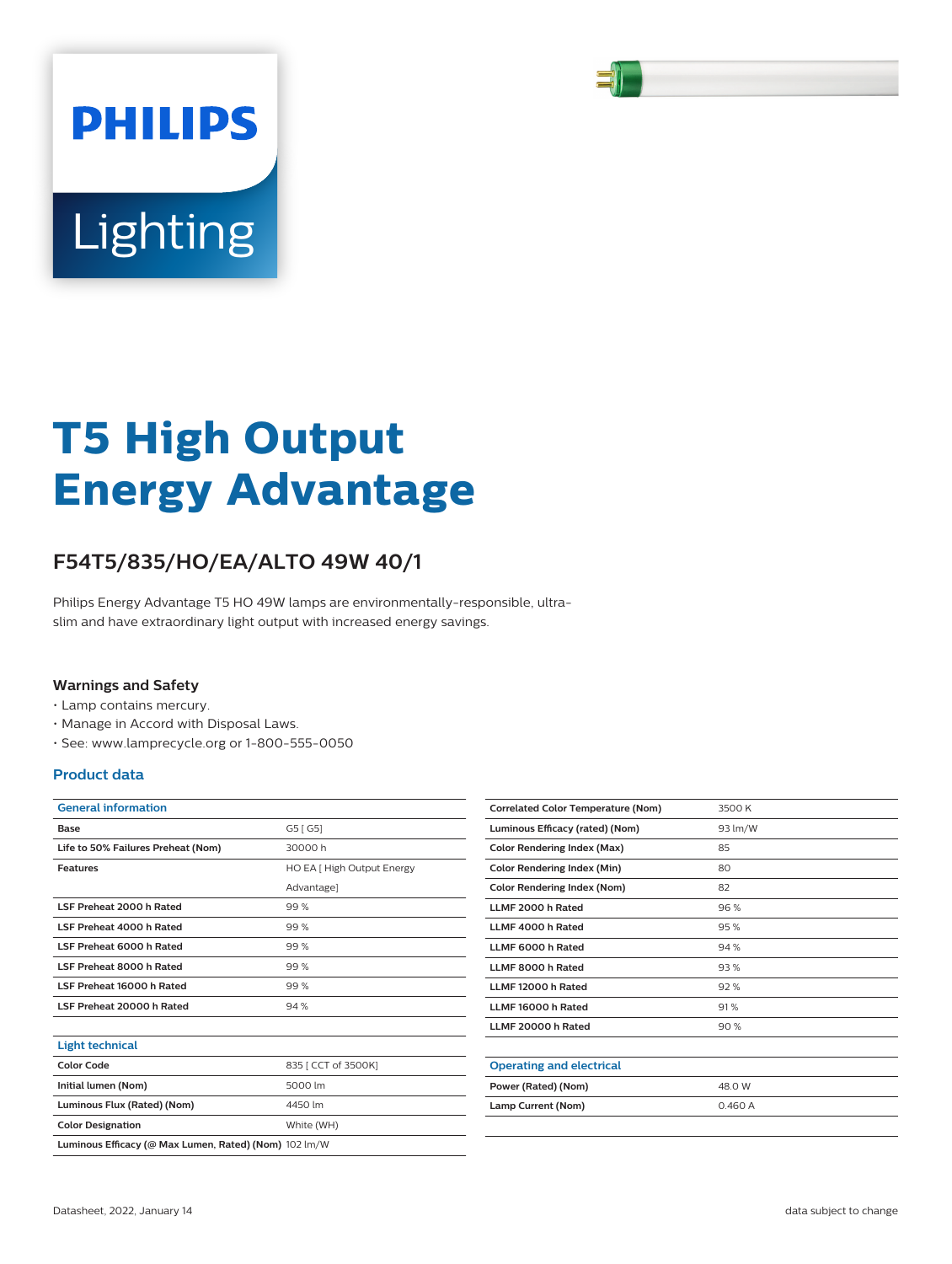# **T5 High Output Energy Advantage**

| <b>Temperature</b>              |                   |  |
|---------------------------------|-------------------|--|
| Design Temperature (Nom)        | 35 °C             |  |
|                                 |                   |  |
| <b>Controls and dimming</b>     |                   |  |
| Dimmable                        | Yes               |  |
|                                 |                   |  |
| <b>Mechanical and housing</b>   |                   |  |
| <b>Bulb Shape</b>               | T5 [16 mm (T5)]   |  |
|                                 |                   |  |
| <b>Approval and application</b> |                   |  |
| Mercury (Hg) Content (Nom)      | 1.4 <sub>mg</sub> |  |
|                                 |                   |  |

| <b>Product data</b>                  |                          |
|--------------------------------------|--------------------------|
| Order product name                   | F54T5 835 HO FA ALTO 49W |
| <b>EAN/UPC - Product</b>             | 046677220501             |
| Order code                           | 220509                   |
| <b>Numerator - Quantity Per Pack</b> |                          |
| Numerator - Packs per outer box      | 40                       |
| Material Nr. (12NC)                  | 927991983531             |
| Net Weight (Piece)                   | 104.500 g                |
|                                      |                          |



## **Dimensional drawing**

| Product                                                            | $D(max)$ A $(max)$ | B (max) B (min) | C (max) |
|--------------------------------------------------------------------|--------------------|-----------------|---------|
| F54T5 835 HO FA ALTO 17 mm 1149.0 mm 1156.1 mm 1153.7 mm 1163.2 mm |                    |                 |         |
| 49W                                                                |                    |                 |         |

#### **F54T5 835 HO EA ALTO 49W**

#### **Photometric data**